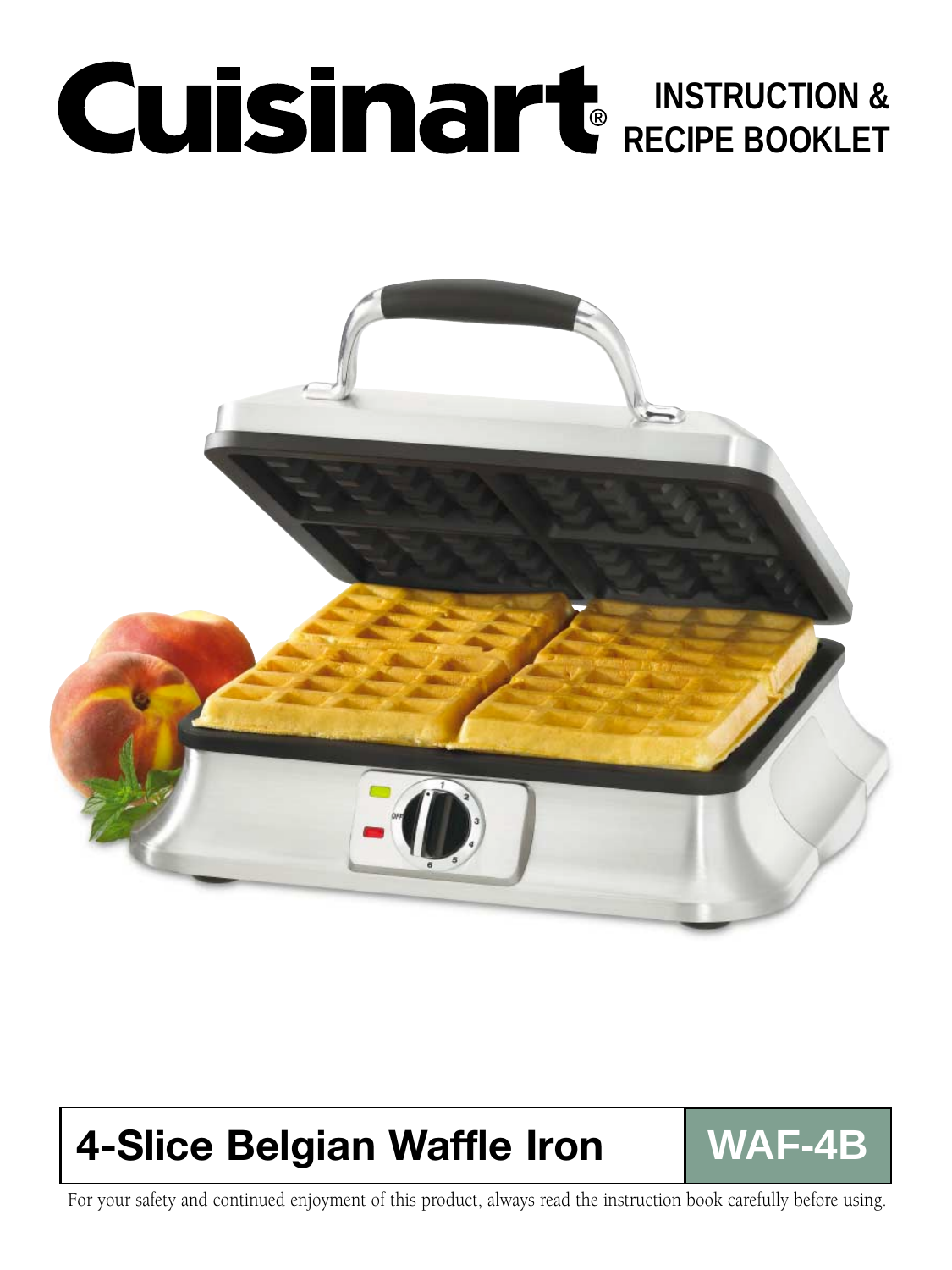## **IMPORTANT SAFEGUARDS**

When using an electrical appliance, basic safety precautions should always be followed, including the following:

#### 1. **READ ALL INSTRUCTIONS.**

- 2. Do not touch hot surfaces. Use handles and knobs.
- 3. To protect against fire, electrical shock, and injury to persons, DO NOT IMMERSE CORD, PLUG, OR UNIT in water or other liquids.
- 4. Close supervision is necessary when any appliance is used by or near children.
- 5. Unplug from outlet when not in use and before cleaning. Allow to cool before putting on or taking off parts, and before cleaning appliance.
- 6. Do not operate any appliance with a damaged cord or plug or after the appliance malfunctions or has been damaged in any manner. Return appliance to the nearest Cuisinart Authorized Service Facility for examination, repair, or adjustment.
- 7. The use of accessory attachments not recommended by Cuisinart may result in fire, electrical shock, or injury to persons.
- 8. Do not use outdoors.
- 9. Do not let power cord hang over edge of table or counter, or touch hot surfaces.
- 10. Do not place on or near a hot gas or electric burner, or in a heated oven.
- 11. Unplug the unit when finished baking waffles.
- 12. Do not use appliance for other than intended use.
- 13. Always attach plug to appliance first, then plug cord into the wall outlet. To disconnect, turn control dial to OFF setting, then remove plug from the outlet.
- 14. Extreme caution must be used when moving an appliance containing hot oil or other hot liquids.
- 15. **WARNING:** TO REDUCE THE RISK OF FIRE OR ELECTRIC SHOCK, REPAIR SHOULD BE DONE ONLY BY AUTHORIZED PERSONNEL. NO USER SERVICEABLE PARTS ARE INSIDE.

# **SAVE THESE INSTRUCTIONS FOR HOUSEHOLD USE ONLY**

### **SPECIAL CORD SET INSTRUCTIONS**

A short power-supply cord is provided to reduce the risks resulting from becoming entangled in or tripping over a longer cord.

Longer extension cords are available and may be used if care is exercised in their use.

If a long extension cord is used, the marked electrical rating of the extension cord should be at least as great as the electrical rating of the appliance, and the longer cord should be arranged so that it will not drape over the countertop or tabletop where it can be pulled on by children or animals, or tripped over.

## **NOTICE:**

This appliance has a polarized plug (one blade is wider than the other). To reduce the risk of electric shock, this plug will fit in a polarized outlet only one way. If the plug does not fit fully in the outlet, reverse the plug. If it still does not fit, contact a qualified electrician. Do not modify the plug in any way.

## **CONTENTS**

| Important Safeguards 2    |
|---------------------------|
|                           |
|                           |
|                           |
| Operating Instructions  3 |
| Cleaning and Care  4      |
|                           |
|                           |
| Suggested Toppings  5     |
|                           |
| Warranty  11              |
|                           |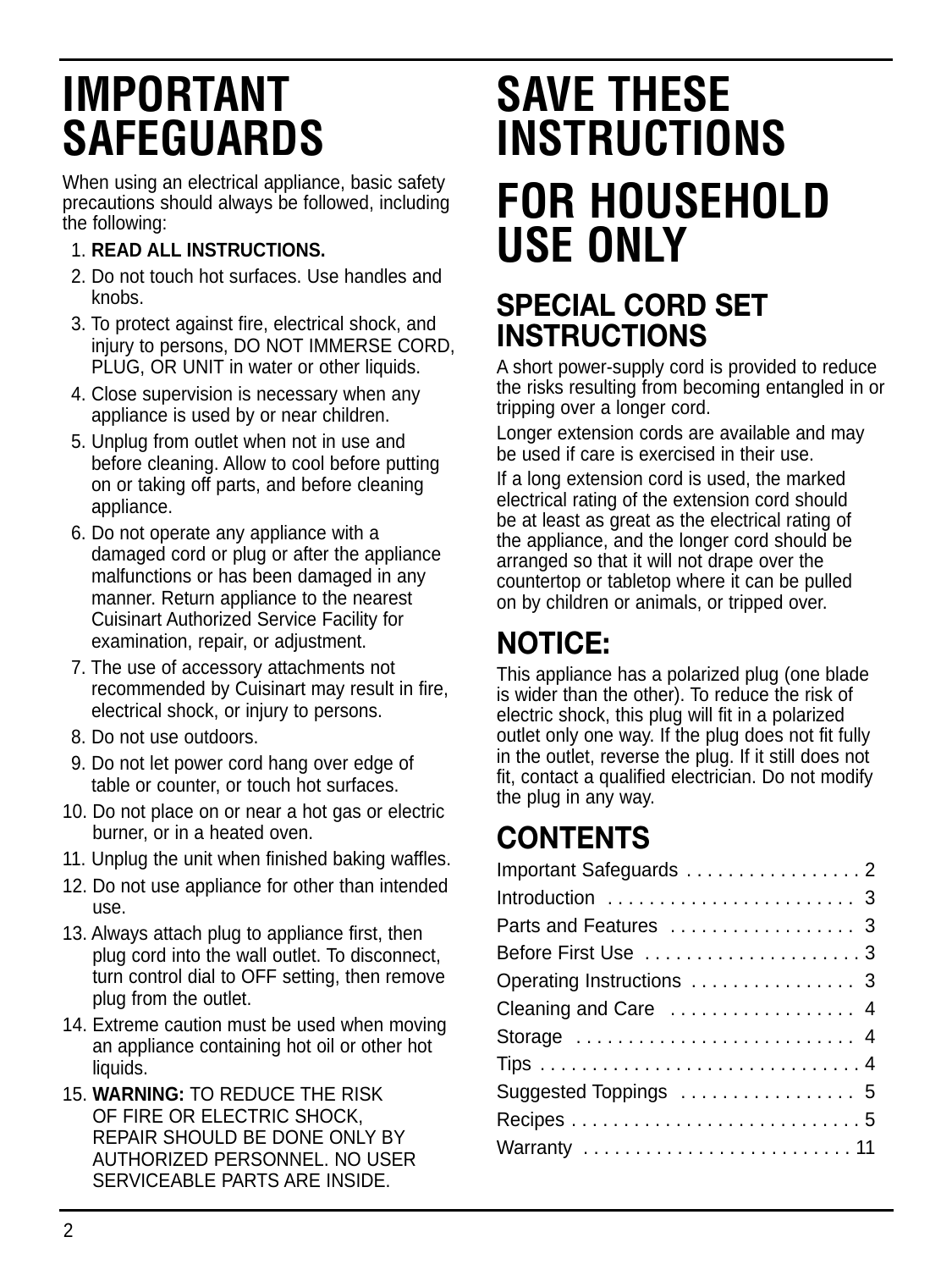## **INTRODUCTION**

Get ready for more of a good thing with the Cuisinart® 4-Slice Belgian Waffle Iron. Nonstick plates, indicator lights, "ready" tone and stay-cool pick-up panels make operation easy while the six browning levels mean your waffle will always be baked to perfection. The deep pockets hold more than just butter and syrup and our new recipes show you how to enjoy a variety of tastes, from sweet to savory. Top chocolate waffles with ice cream for an update on the ice cream sandwich, or try cheddar cheese and chive waffles as an out-of-the-ordinary complement to soup or chili. Break away from breakfast!



### **PARTS AND FEATURES**

- **1. Housing** Elegant brushed stainless steel cover and base with embossed Cuisinart® logo.
- **2. Lid Handle** Polished die-cast handle with cool touch grip. Locks down for baking and storing.
- **3. Baking Plates** Die-cast aluminum plates bake four deep-pocket Belgian waffles.
- **4. Base Handles** Cool-touch plastic will not become hot while baking.
- **5. Control Dial** Six adjustable browning settings and OFF position.
- **6. Indicator Lights** Red indicator light signals power on; green indicator light signals when waffle iron is ready to bake and when waffles are cooked and ready to eat.
- **7. Audible Signal (not shown)** Signals when waffle iron is ready to bake and waffles are cooked and ready to eat.
- **8. Storage (not shown)** Cord wraps under base and unit stands on back end for storing.
- **9. Rubber Feet (not shown)** Feet keep unit steady and won't mark countertop.

## **BEFORE THE FIRST USE**

Remove all packaging and any promotional labels or stickers from your waffle iron. Be sure that all parts (listed above, **Parts and Features**) of your new waffle iron have been included before discarding any packaging materials. You may want to keep the box and packing materials for use at a later date.

Before using your Cuisinart® 4-Slice Belgian Waffle Iron for the first time, wipe housing and waffle plates with a damp cloth to remove any dust from the warehouse or shipping.

**Note:** The Cuisinart® 4-Slice Belgian Waffle Iron has been treated with a special nonstick coating. Before the first use, we suggest you season the grids with cooking spray or flavorless vegetable oil. If using oil, apply oil with a paper towel or pastry brush. You may find it helpful to repeat this process before each use of the waffle iron.

## **OPERATING INSTRUCTIONS**

- 1. Place the closed waffle iron on a clean, flat surface where you intend to bake.
- 2. Plug the power cord in a standard electrical outlet.
- 3. Turn the control dial clockwise from the OFF position to the desired browning setting – setting #1 for the lightest color waffles and setting #6 for the darkest color waffles.



The red indicator light will turn on to signal power. Allow the waffle iron to preheat. When the waffle iron has reached desired temperature, the green indicator light will turn on and the audible tone will sound. You are now ready to begin baking.

**Note:** The first time you use your waffle iron it may have a slight odor and may smoke a bit. This is normal, and common to appliances with a nonstick surface.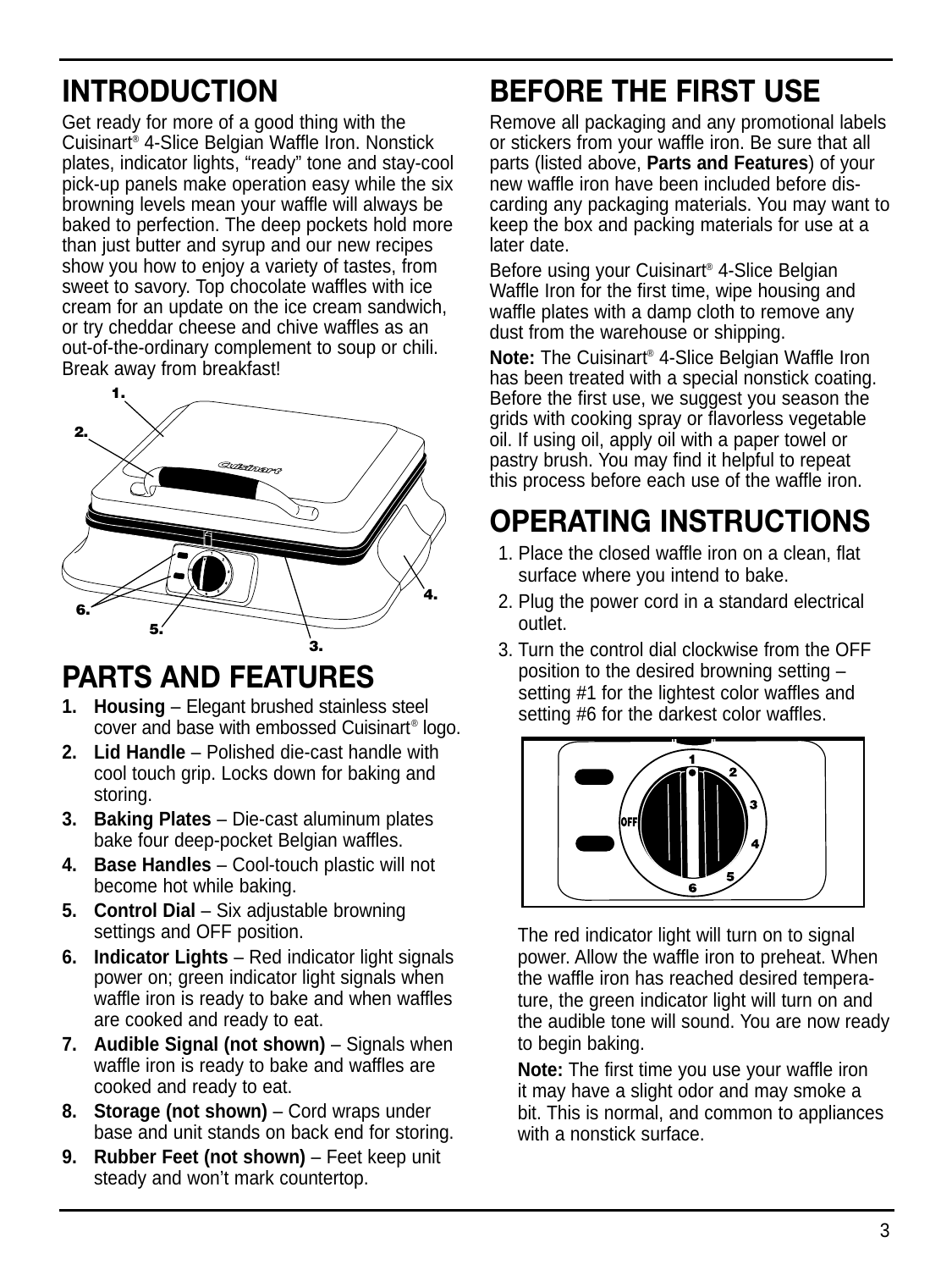- 4. Lift lid of waffle iron by grasping the handle and pushing back and up in one fluid motion. Lid will stay open at 105° position until you lower it.
- 5. Pour batter onto the center of the lower waffle grid. Use a heat-proof spatula to spread batter evenly over the grids. Close the lid. The waffle



iron will automatically latch shut when you lower the lid. The green light will turn off but the red light will stay illuminated.

- 6. Baking time is determined by the browning level that you chose in Step 3. It may take up to 4 minutes to bake your waffle on setting #6.
- 7. When the waffle is ready, the green light will turn on and the audible tone will sound. Remove the waffle by gently loosening the edges with a heat-proof plastic spatula or wooden spatula. Never use metal utensils, as they will damage the nonstick coating.
- 8. When you are finished baking, turn the control dial counterclockwise to the OFF setting. The red indicator light will turn off. Unplug the power cord from the wall outlet. Allow the waffle iron to cool down completely before handling.

## **CLEANING AND CARE**

Once you have finished baking, turn the control dial to the OFF position and remove plug from electrical outlet. Leave top lid open so grids begin to cool. Allow waffle iron to cool down completely before handling.

Never take your waffle iron apart for cleaning. Simply brush crumbs from grooves, and absorb any excess cooking oil by wiping with a dry cloth or paper towel.

You may clean the grids by wiping with a damp cloth to prevent staining and sticking from batter or oil buildup. **Be certain grids have cooled completely before cleaning.** If batter adheres to plates, simply pour a little cooking oil onto the baked batter and let stand approximately 5 minutes, thus allowing it to soften for easy removal.

To clean exterior, wipe with a soft dry cloth. Never use an abrasive cleanser or harsh pad. NEVER IMMERSE CORD, PLUG OR UNIT IN WATER OR OTHER LIQUID.

## **STORAGE**

Store with cord wrapped securely under base. For compact storage, stand waffle iron on back end with control panel facing up. The waffle iron has been designed with a special latching feature so the lid stays closed during storage.



### **TIPS TO MAKE PERFECT WAFFLES**

- Setting #1 will produce the lightest color waffles. Setting #6 will produce the darkest color waffles. Experiment to determine which setting produces the best waffle color for you.
- For evenly filled waffles, pour the batter onto the center of the lower grid and spread out evenly to the edges. The entire lower grid should be filled.
- We recommend using 1<sup>1</sup>% cups of batter to fill the lower grid.
- Waffles are best when made to order, but baked waffles may be kept warm in a 200°F oven. Place them in a baking pan or wrap in foil while in the oven. (Waffles wrapped in foil may lose their crispiness.)
- Baked waffles may be frozen. Allow to cool completely, then place in plastic food storage bag. Use waxed paper to keep waffles separated. Reheat in a toaster or toaster oven when ready to eat.
- For added flavor, dress your waffles with fruit syrups, warm fruit compote, fresh berries, chopped fruit or yogurt.
- For sweeter waffles add powdered sugar, whipped cream, ice cream or chocolate sauce.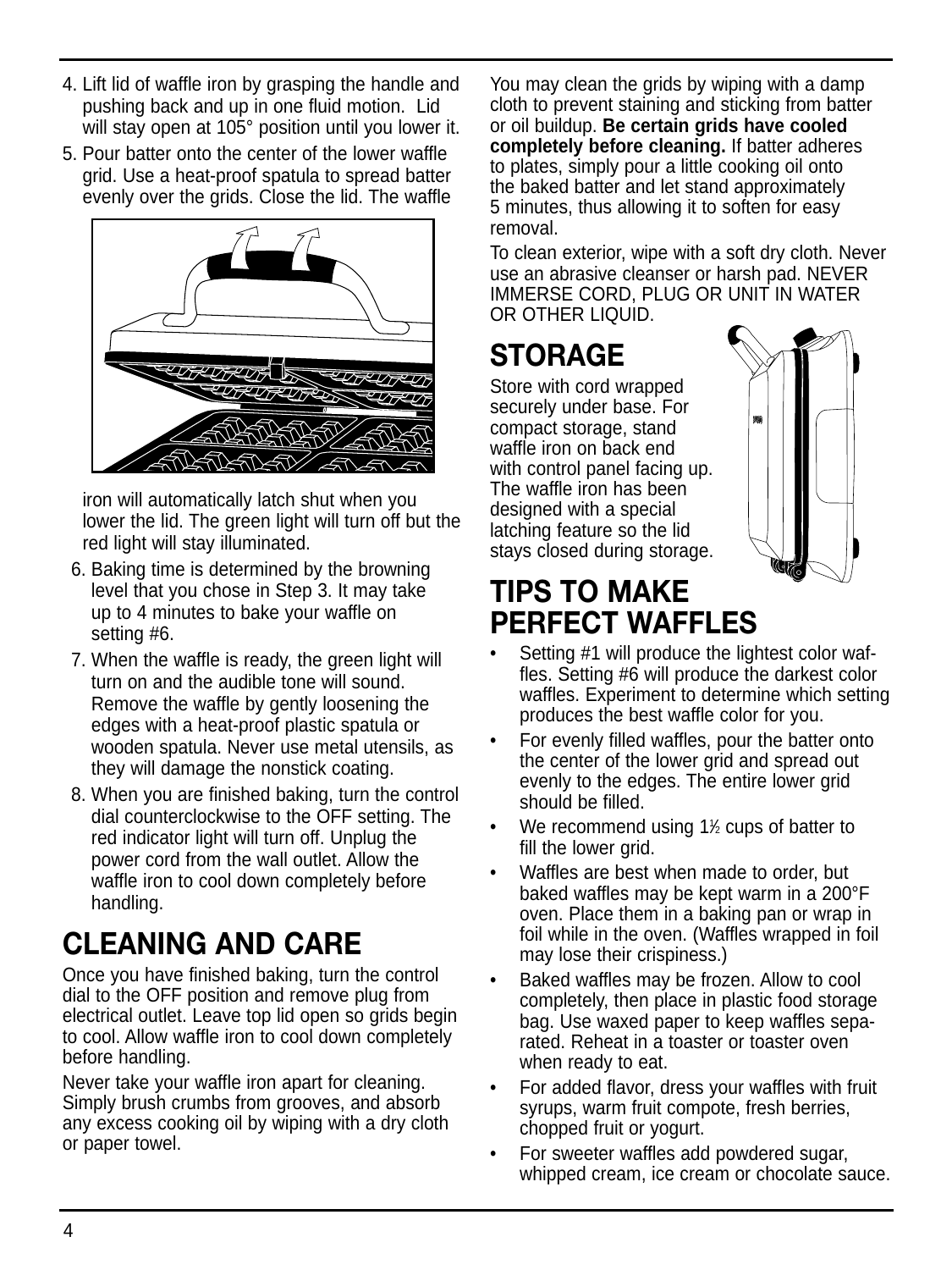### **RECIPES**

#### **Basic Waffles**

Fresh, homemade waffles make breakfast a special occasion. Freeze the extras to use when time is scarce.

Makes 20 waffles

- **4 cups all-purpose flour**
- **4 tablespoons granulated sugar**
- **2 tablespoons baking powder**
- **1 teaspoon baking soda**
- **1 teaspoon salt**
- **31 ⁄2 cups lowfat milk**
- **3 ⁄4 cup vegetable oil**
- **4 large eggs**

Place ingredients in a large mixing bowl and combine until well blended and smooth. Let batter rest 5 minutes before using. Preheat your Cuisinart® Waffle Iron.

When the iron is ready, the audible signal will sound and green indicator light will illuminate. Pour 1½ cups batter onto the center of the lower grid; spread batter using a heatproof spatula to within 1 ⁄2 inch of the edge of the grid. Close lid of waffle iron – green indicator light will turn off. When audible signal sounds and green indicator light turns on again, waffle is ready. Open lid and carefully remove baked waffle. Repeat with remaining batter.

> Nutritional information per waffle: Calories 174 (44% from fat) • carb. 24g • pro. 5g • fat 10g • sat. fat 1g • chol. 46mg • sod. 298mg • calc. 142mg • fiber 1g

#### **Light and Crispy Buttermilk Waffles**

Whipping the egg whites makes these waffles extra-light and crispy

Makes 24 waffles

- **3 cups unbleached, all-purpose flour**
- **1 ⁄4 cup plus 2 tablespoons granulated sugar**
- **1 tablespoon baking powder**
- **11 ⁄2 teaspoons baking soda**
- **3 ⁄4 teaspoon salt**
- **13 ⁄4 cups buttermilk**
- **9 tablespoons unsalted butter, melted**
- **11 ⁄2 teaspoons pure vanilla extract**
- **4 large eggs, separated**

**1 large egg white**

Place flour, sugar, baking powder, baking soda, and salt in a mixing bowl and stir to combine. In a separate bowl, whisk together buttermilk, melted butter, vanilla, and egg yolks and stir into dry ingredients until mixture resembles a smooth batter. Add extra white to bowl of whites and whip to firm, but not dry, peaks using an electric mixer. Preheat your Cuisinart® Waffle Maker.

Carefully fold whites into batter in three additions using a large rubber spatula, until the whites and batter are completely incorporated.

When the iron is ready, the audible signal will sound and green indicator light will illuminate. Pour 1<sup>1/2</sup> cups batter onto the center of the lower grid; spread batter using a heatproof spatula to within 1 ⁄2 inch of the edge of the grid. Close lid of waffle iron – green indicator light will turn off. When audible signal sounds and green indicator light turns on again, waffle is ready. Open lid and carefully remove baked waffle. Repeat with remaining batter.

> Nutritional information per waffle: Calories 127 (39% from fat) • carb.16g • pro. 3g • fat 5g • sat. fat 3g • chol. 48mg • sod. 222mg • calc. 37mg • fiber 0g

#### **Sweet Belgian Yeast Waffles**

These waffles bake with crispy exteriors and light, fluffy interiors.

Makes 20 waffles

- **1 package active dry yeast (21 ⁄4 teaspoons)**
- **1 ⁄4 cup warm water (105˚-110˚)**
- **3 ⁄4 cup unsalted butter**
- **23 ⁄4 cups warm lowfat milk**
- **3 cups unbleached, all-purpose flour**
- **1 cup cornstarch**
- **3 eggs, separated**
- **1 ⁄2 cup granulated sugar, divided**
- **1 teaspoon salt**
- **2 teaspoons pure vanilla extract**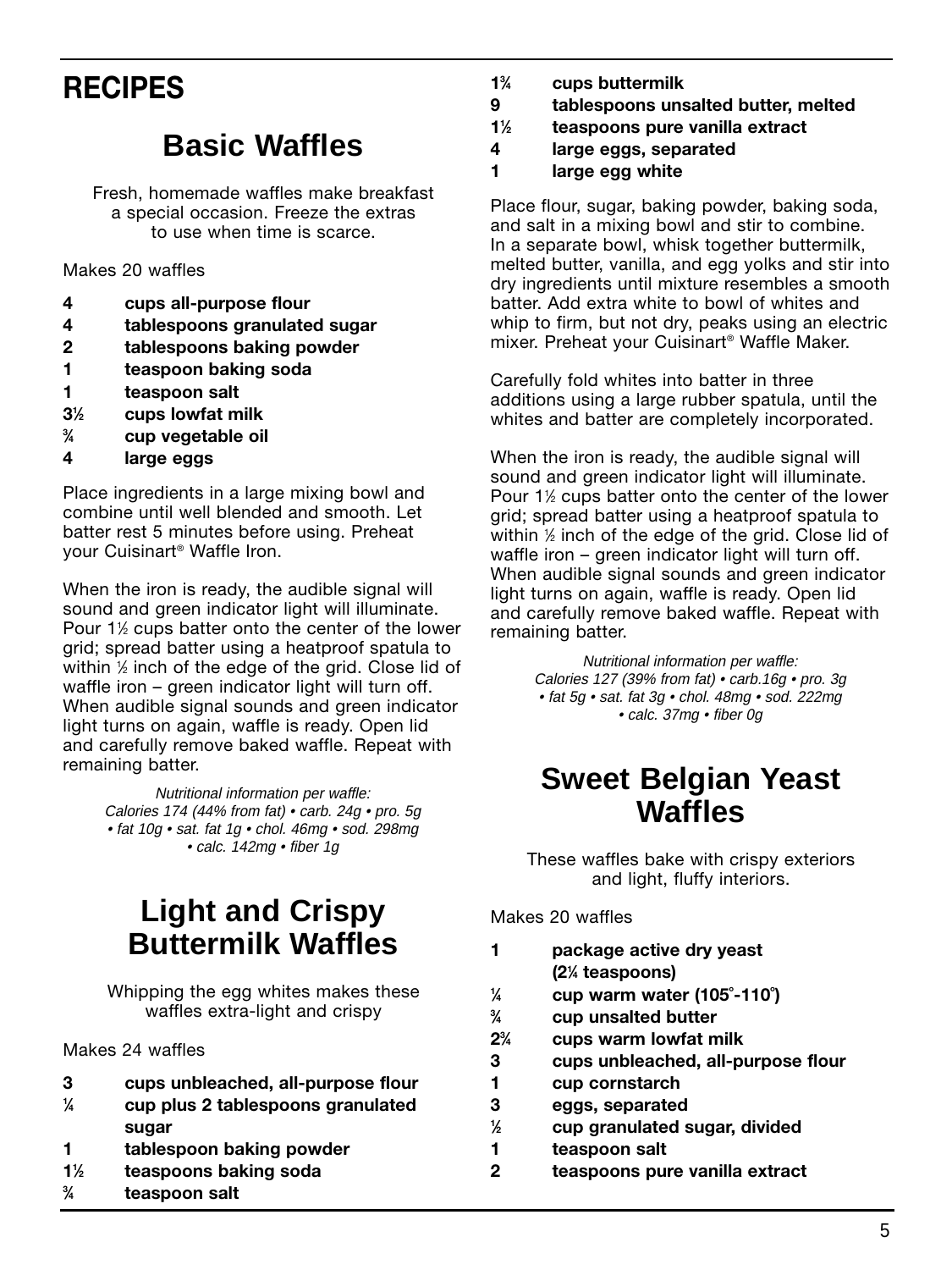Stir yeast and sugar into warm water in a small bowl; let stand until foamy, about 3 to 5 minutes. Warm butter and milk together in a small saucepan over low heat so that the butter melts but the milk does not exceed 110˚F (if mixture is hotter than 110°, allow to cool to 105–110°F before continuing). Reserve. Combine the flour and cornstarch in a separate bowl; reserve.

In a large bowl, whisk together the egg yolks, milk and butter mixture, yeast mixture, 1 ⁄4 cup of the sugar, salt, and vanilla. Stir in the milk and flour/cornstarch mixture alternately, ending with the flour. Wrap in plastic and let stand until mixture is doubled in volume, about an hour. Preheat your Cuisinart® Waffle Iron.

Whip egg whites until frothy, and then add remaining 1 ⁄4 cup sugar. Continue to whip until firm peaks form. Carefully fold whites into waffle batter using a large rubber spatula.

When iron is ready, the audible signal will sound and green indicator light will illuminate. Pour 11 ⁄2 cups batter onto the center of the lower grid; spread batter using a heatproof spatula to within  $\%$  inch of the edge of the grid. Close lid of waffle iron – green indicator light will turn off. When audible signal sounds and green indicator light turns on again, waffle is ready. Open lid and carefully remove baked waffle. Repeat with remaining batter.

> Nutritional information per waffle: Calories 203 (38% from fat) • carb. 27g • pro. 4g • fat 9g • sat. fat 5g • chol. 53mg • sod. 149mg • calc. 57mg • fiber 1g

#### **Chocolate Brownie Waffles**

A great brunch or dessert waffle.

#### Makes 16 waffles

- **2 cups all-purpose flour**
- **3 ⁄4 cup granulated sugar**
- **2 ⁄3 cup unsweetened cocoa powder**
- **3 teaspoons baking powder**
- **1 ⁄2 teaspoon baking soda**
- **1 ⁄2 teaspoon salt**
- **1 ⁄2 teaspoon cinnamon**
- **2 cups lowfat milk**
- **2 large eggs, lightly beaten**
- **2 teaspoons pure vanilla extract**
- **1 ⁄2 cup unsalted butter, melted, cooled slightly**
- **1 cup semi-sweet mini chocolate morsels**
- **1 ⁄2 cup (1 ounce) finely chopped walnuts or pecans**

Place the flour, sugar, cocoa powder, baking powder, baking soda, salt, and cinnamon in a medium bowl; stir with a whisk to blend. Add the milk, egg and vanilla. Stir with a whisk until well blended and smooth. Stir in melted butter. Let batter stand 5 minutes. Preheat your Cuisinart® Waffle Iron.

When iron is ready, the audible signal will sound and green indicator light will illuminate. Stir chocolate morsels and chopped walnuts/pecans into batter. Pour 1½ cups batter onto center of the lower grid; spread the batter using a heatproof spatula to within 1/2 inch of the edge of the grid. Close lid of waffle iron – green indicator light will turn off. When audible signal sounds and green indicator light turns on again, waffle is ready. Remove waffle using a heatproof plastic spatula. Repeat with remaining batter.

> Nutritional analysis per waffle: Calories 237 (45% from fat) • carb. 30g • pro. 5g • fat 12g • sat. fat 6g • chol. 44mg • sod. 176mg • calc. 55mg • fiber 2g

#### **Apple Walnut Waffles**

Stir a teaspoon of cinnamon into maple syrup and warm to serve with Apple Walnut Waffles.

Makes 20 waffles

- **6 tablespoons packed brown sugar 22 ⁄3 cups unbleached all-purpose flour**
- **1 ⁄2 cup whole wheat flour**
- **1 ⁄2 cup honey toasted wheat germ**
- **2 tablespoons baking powder**
- **1 teaspoon salt**
- **3 cups lowfat milk**
- **4 large eggs, lightly beaten**
- **2 ⁄3 cup vegetable oil**
- **1 teaspoon vanilla extract**
- **2 cups finely diced or shredded apple (1 apple, 8 ounces, peeled & cored)**
- **1 cup finely chopped walnuts**

Crumble the brown sugar into a medium bowl to remove all lumps. Add both flours, wheat germ, baking powder and salt. Stir to blend.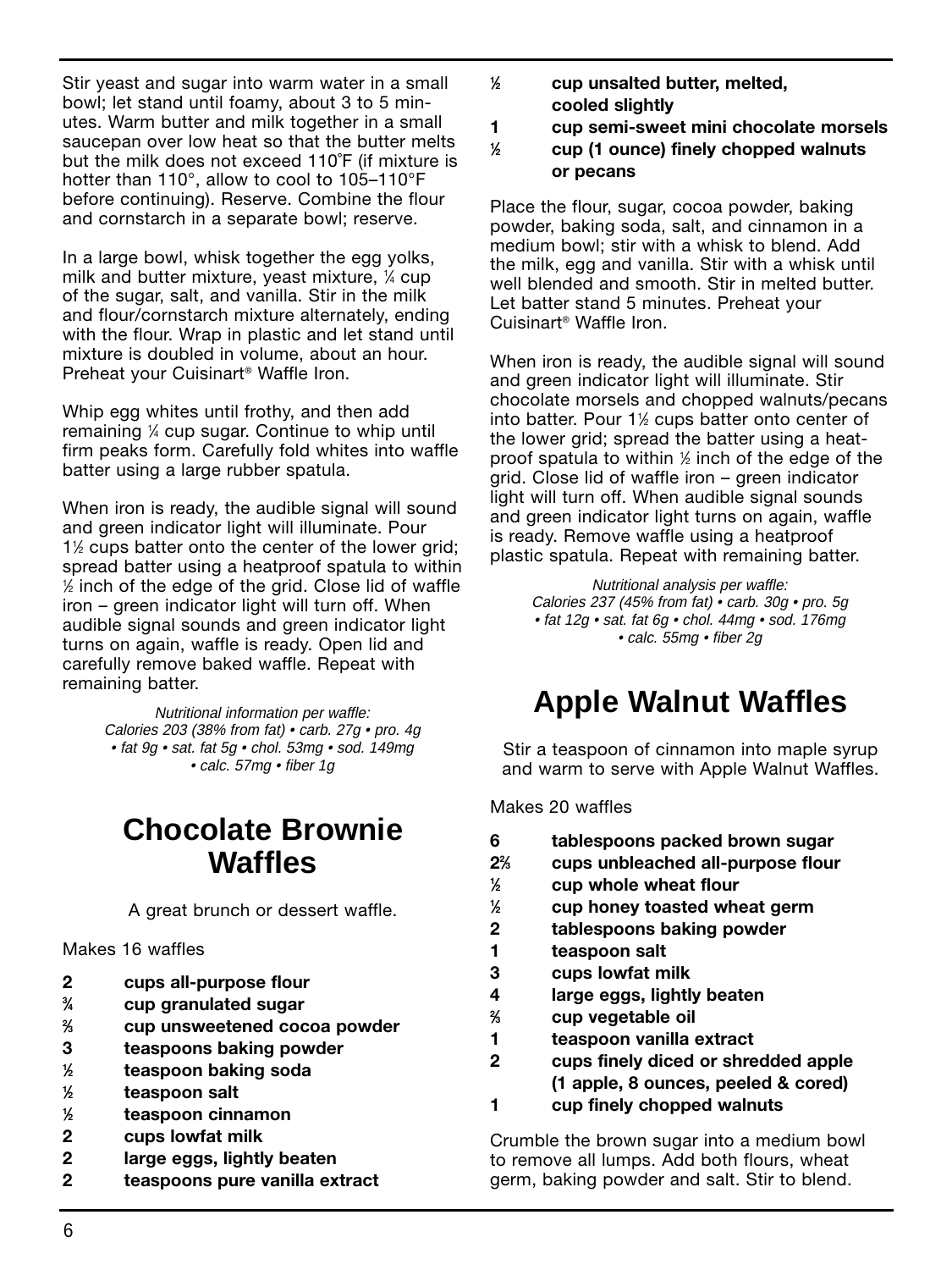In another bowl, combine the milk, eggs, oil, and vanilla; stir with a whisk. Add the wet mixture to the dry mixture and stir until smooth. Stir in the apple and walnuts. Let batter rest 5 minutes before using. Preheat your Cuisinart® Waffle Iron.

When iron is ready, audible signal will sound and green indicator light will illuminate. Pour 1<sup>1/2</sup> cups batter onto the center of the lower grid; spread batter using a heatproof spatula to within 1 ⁄2 inch of the edge of the grid. Close lid of waffle iron – green indicator light will turn off. When audible signal sounds and green indicator light turns on again, waffle is ready. Open lid and carefully remove baked waffle. Repeat with remaining batter.

> Nutritional information per waffle: Calories 244 (47% from fat) • carb. 26g • pro. 6g • fat 13g • sat. fat 2g • chol. 45mg • sod. 255mg • calc. 68mg • fiber 1g

#### **Cinnamon Waffles**

Top these tasty waffles with warm maple syrup and fresh fruit.

Makes 20 waffles

- **1 ⁄4 cup packed light brown sugar**
- **4 cups all-purpose flour**
- **2 tablespoons baking powder**
- **1 teaspoon baking soda**
- **3 teaspoons ground cinnamon**
- **1 teaspoon salt**
- **31 ⁄2 cups lowfat milk**
- **3 ⁄4 cup vegetable oil**
- **4 large eggs, lightly beaten**

Crumble the brown sugar to remove all lumps and place in a medium mixing bowl with the flour, baking powder, cinnamon, baking soda, and salt. Add the milk, oil and eggs; stir until blended and smooth. Let batter rest 5 minutes before using. Preheat your Cuisinart® Waffle Iron.

When iron is ready, the audible signal will sound and green indicator light will illuminate. Pour 1<sup>1</sup>/<sub>2</sub> cups batter onto the center of the lower grid; spread batter using a heatproof spatula to within 1 ⁄2 inch of the edge of the grid. Close lid of waffle iron – green indicator light will turn off. When audible signal sounds and green indicator light turns on again, waffle is ready. Open lid and

carefully remove baked waffle. Repeat with remaining batter.

> Nutritional information per waffle: Calories 236 (55% from fat) • carb. 22g • pro. 5g • fat 15g • sat. fat 2g • chol. 38mg • sod. 230mg • calc. 59 mg • fiber 2g

#### **Banana Almond Waffles**

Classic waffle for a weekend brunch – top with warm syrup.

Makes 20 waffles

- **4 cups unbleached all-purpose flour**
- **1 ⁄4 cup granulated sugar**
- **4 teaspoons baking powder**
- **2 teaspoons baking soda**
- **1 teaspoon salt**
- **4 eggs, lightly beaten**
- **3 ⁄4 cup vegetable oil**
- **2 cups lowfat plain yogurt**
- **11 ⁄2 cups whole milk**
- **2 cups mashed banana**
- **1 cup chopped almonds**

Combine flour, sugar, baking powder, baking soda, and salt in a mixing bowl and stir to combine. In a separate bowl whisk together the eggs and oil and stir into dry ingredients. Stir in yogurt. Add milk and stir until mixture is a smooth batter. Stir in banana and almonds until incorporated. Let batter rest 5 minutes before using. Preheat your Cuisinart® Waffle Iron.

When iron is ready, the audible signal will sound and green indicator light will illuminate. Pour 1<sup>1</sup>/<sub>2</sub> cups of batter onto the center of the lower grid; spread batter using a heatproof spatula to within 1 ⁄2 inch of the edge of the grid. Close lid of waffle iron – green indicator light will turn off. When audible signal sounds and green indicator light turns on again, waffle is ready. Open lid and carefully remove baked waffle. Repeat with remaining batter.

> Nutritional information per waffle: Calories 248 (48% from fat) • carb. 27g • pro. 6g • fat 13g • sat. fat 2g • chol. 38mg • sod. 312mg • calc. 66mg • fiber 1g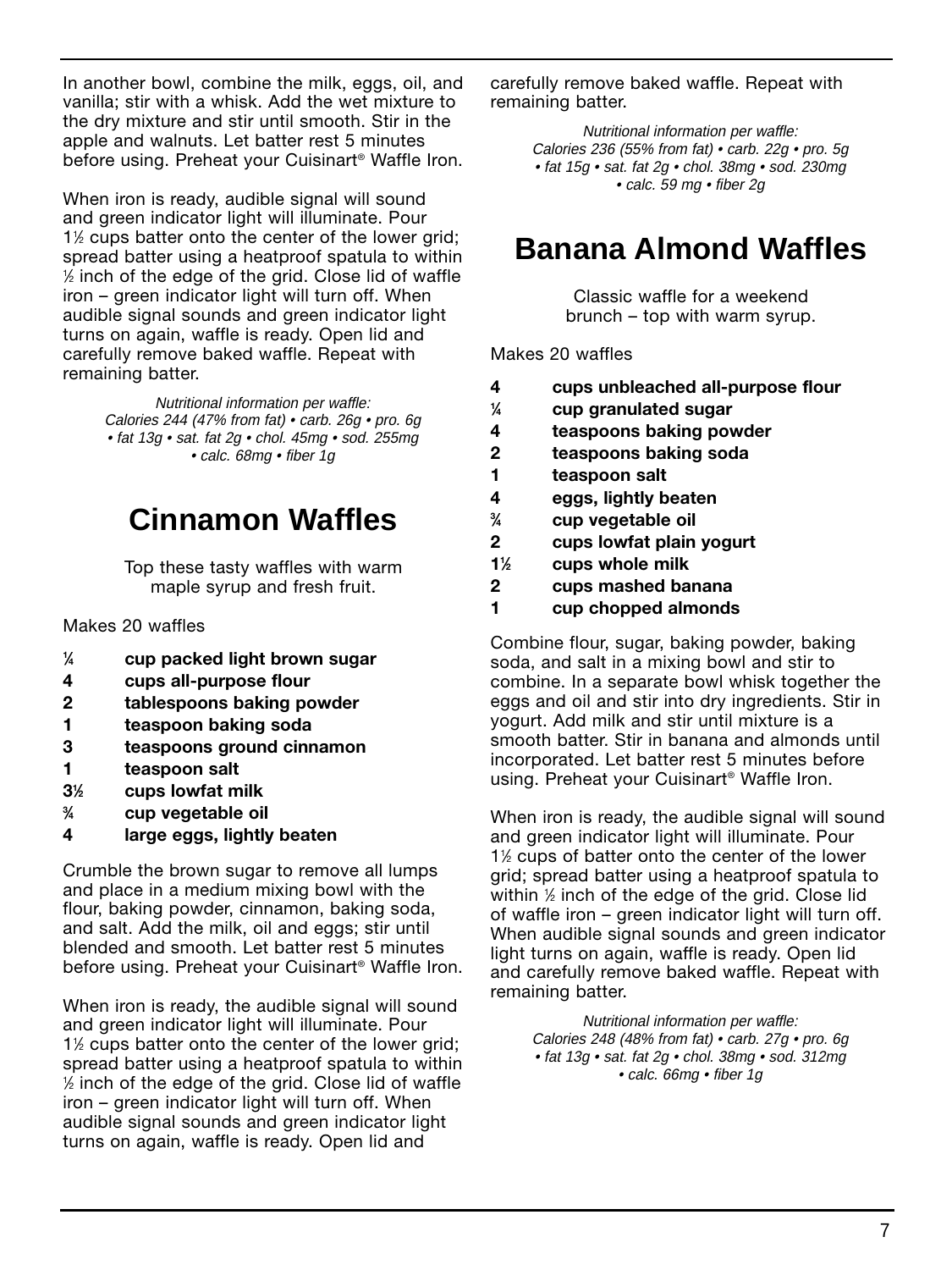#### **Oatmeal Raisin Waffles**

These waffles taste like an oatmeal raisin cookie. They are delicious when spread with apple butter.

Makes 20 waffles

- **6 tablespoons packed light brown sugar**
- **3 cups all-purpose flour**
- **2 cups oatmeal (regular rolled oats, not quick oats)**
- **4 teaspoons ground cinnamon**
- **3 teaspoons baking powder**
- **2 teaspoons baking soda**
- **1 teaspoon salt**
- **3 cups buttermilk**
- **4 large eggs, lightly beaten**
- **3 ⁄4 cup vegetable oil (you may substitute unsalted butter, melted and cooled)**
- **1 teaspoon vanilla extract**
- **11 ⁄3 cups raisins**

Crumble the brown sugar to remove any lumps and place in a medium bowl with flour, oatmeal, cinnamon, baking powder, baking soda, and salt. Stir to blend. Add buttermilk, eggs, oil, and vanilla. Stir until well blended and smooth. Stir in raisins. Let batter rest 5 minutes before using. Preheat your Cuisinart® Waffle Iron.

When iron is ready, the audible signal will sound and green indicator light will illuminate. Pour a scant 1½ cup of batter onto the center of the lower grid; spread batter using a heatproof spatula to within  $\%$  inch of the edge of the grid. Close lid of waffle iron – green indicator light will turn off. When audible signal sounds and green indicator light turns on again, waffle is ready. Open lid and remove baked waffle. Repeat with remaining batter.

> Nutritional information per waffle: Calories 250 (36% from fat) • carb. 35g • pro. 6g • fat 10g • sat. fat 1g • chol. 44mg • sod. 316mg • calc. 69mg • fiber 2g

#### **Lemon Waffles**

These waffles are a fresh change – if you want, add blueberries for Lemon Blueberry Waffles.

Makes 24 waffles

- **11 ⁄2 cups unbleached flour**
- **11 ⁄2 cups cornstarch**
- **1 ⁄2 cup granulated sugar**
- **1 tablespoon baking powder**
- **1 teaspoon baking soda**
- **1 teaspoon salt**
- **4 eggs**
- **11 ⁄3 cups lowfat milk**
- **2 teaspoons pure vanilla extract**
- **3 ⁄4 cup unsalted butter, melted**
- **1 cup plain lowfat yogurt**
- **1 ⁄2 cup fresh lemon juice**
- **1 ⁄4 cup lemon zest**

Place flour, cornstarch, sugar, baking powder, baking soda, and salt in mixing bowl and stir to combine. In a second bowl, whisk eggs, milk, and vanilla until blended. Stir wet mixture into dry ingredients. Fold in melted butter and then yogurt with a rubber spatula or wooden spoon. Stir in lemon juice and zest. Preheat your Cuisinart® Waffle Iron.

When iron is ready, the audible signal will sound and the green indicator light will illuminate. Pour 1<sup>1</sup>/<sub>2</sub> cups of batter onto the center of the lower grid; spread batter using a heatproof spatula to within 1 ⁄2 inch of the edge of the grid. Close lid of waffle iron – green indicator light will turn off. When green indicator light turns on again, waffle is ready. Open lid and carefully remove baked waffle. Repeat with remaining batter.

**Variations:** For lemon ginger waffles add 1 tablespoon of grated fresh ginger to the batter with the juice and zest. For lemon blueberry waffles add 1 cup of blueberries to the batter as the last ingredient.

> Nutritional information per waffle: Calories 156 (41% from fat) • carb. 20g • pro. 3g • fat 7g • sat. fat 4g • chol. 52mg • sod. 197mg • calc. 53mg • fiber 0g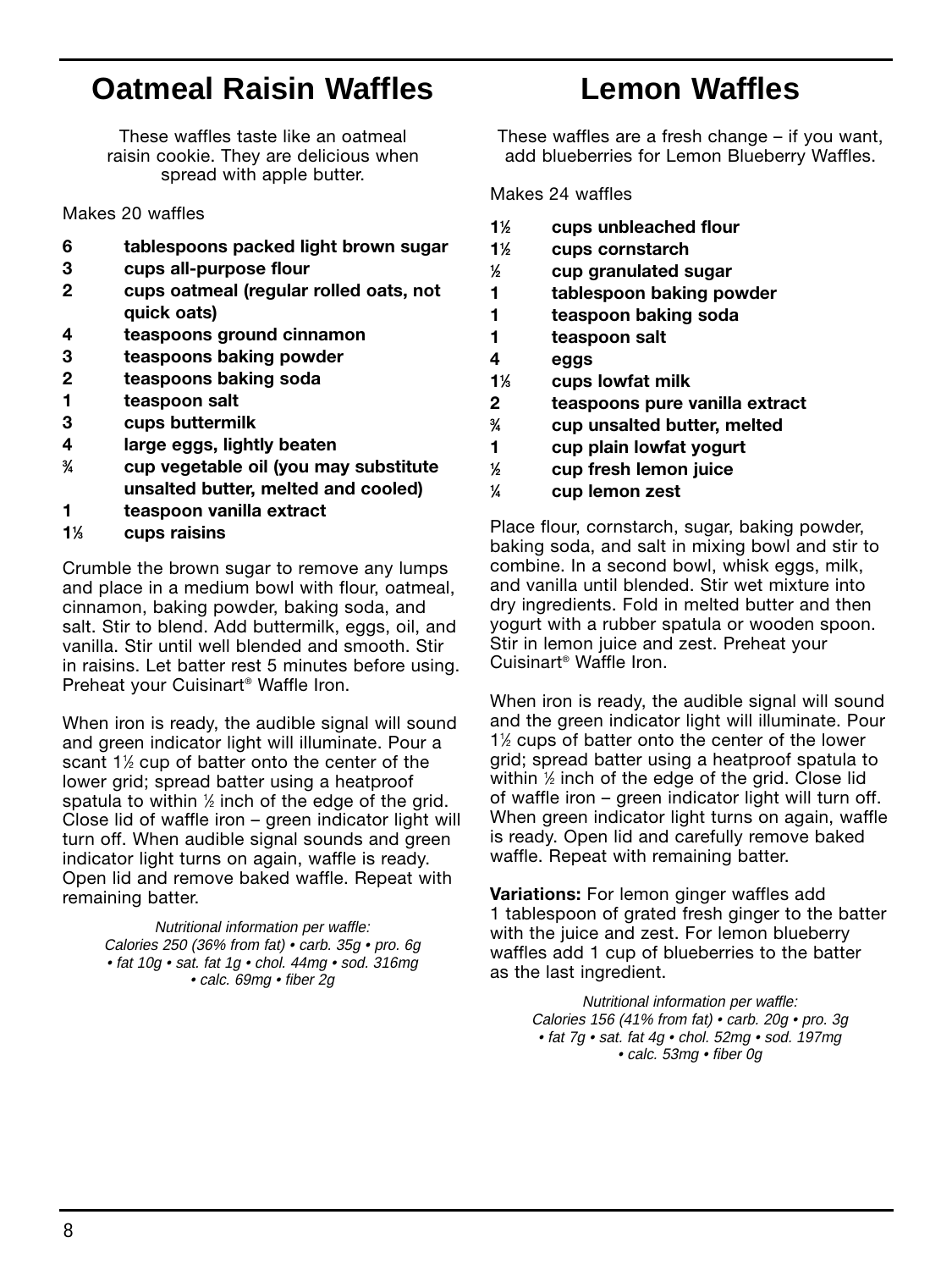#### **Super Multigrain Blueberry Waffles**

High in protein, these crispy waffles have a nice texture and pleasant flavor – you would never know they are also good for you.

Makes 24 waffles

- **2 cups whole wheat flour**
- **1 cup unbleached flour**
- **1 cup old-fashioned oats**
- **2 teaspoons baking powder**
- **2 teaspoons baking soda**
- **1 teaspoon salt**
- **4 eggs, lightly beaten**
- **2 cups soymilk**
- **1 ⁄4 cup 100% pure maple syrup (not pancake syrup)**
- **2 teaspoons vanilla extract**
- **3 ⁄4 cup unsalted butter, melted**
- **1 ⁄4 cup flaxseed oil**
- **2 cups lowfat yogurt**
- **1 cup blueberries, fresh or frozen**
- **1 cup pecans or walnuts, finely chopped**

Place whole wheat flour, unbleached flour, oats, baking soda, baking powder, and salt in mixing bowl and stir to combine. In a separate bowl stir together eggs, soymilk, syrup, and vanilla and add to the dry ingredients. Stir in butter, flaxseed oil, and yogurt. Finally stir blueberries and chopped nuts into batter. Let batter rest 5 minutes before using. Preheat your Cuisinart® Waffle Iron.

When iron is ready, the audible signal will sound and green indicator light will illuminate. Pour 11 ⁄2 cups of batter onto the center of the lower grid; spread batter using a heatproof spatula to within 1 ⁄2 inch of the edge of the grid. Close lid of waffle iron – green indicator light will turn off. When green indicator light turns on again, waffle is ready. Open lid and carefully remove baked waffle. Repeat with remaining batter.

> Nutritional information per waffle: Calories 137 (33% from fat) • carb. 18g • pro. 6g • fat 5g • sat. fat 1g • chol. 48mg • sod. 243mg • calc. 62mg • fiber 2g

#### **Whole Wheat Berry Waffles**

Any type of berry will work for this versatile waffle.

Makes 20 waffles

- **21 ⁄2 cups unbleached all-purpose flour**
- **11 ⁄2 cups whole wheat flour**
- **4 tablespoons granulated sugar**
- **2 tablespoons baking powder**
- **2 teaspoons salt**
- **4 eggs, lightly beaten**
- **31 ⁄2 cups lowfat milk**
- **3 ⁄4 cup unsalted butter, melted**
- **2 teaspoons pure vanilla extract**
- **11 ⁄2 cups blueberries or any variety of berry, fresh or frozen**
- **2 teaspoons orange zest**
- **1 cup pecans, chopped**

Place both flours, sugar, baking powder, and salt in a mixing bowl and stir to combine. In a separate bowl whisk together eggs, milk, melted butter and vanilla and stir into dry ingredients until mixture resembles a smooth batter. Carefully stir in blueberries, orange zest, and pecans. Let batter rest 5 minutes before using. Preheat your Cuisinart® Waffle Iron.

When iron is ready, the audible signal will sound and green indicator light will illuminate. Pour 1½ cups of batter onto the center of the lower grid; spread batter using a heatproof spatula to within 1 ⁄2 inch of the edge of the grid. Close lid of waffle iron – green indicator light will turn off. When audible signal sounds and green indicator light turns on again, waffle is ready. Open lid and carefully remove baked waffle. Repeat with remaining batter.

> Nutritional information per waffle: Calories 254 (47% from fat) • carb. 28g • pro. 6g • fat 13g • sat. fat 6g • chol. 67mg • sod. 340mg • calc. 66mg • fiber 2g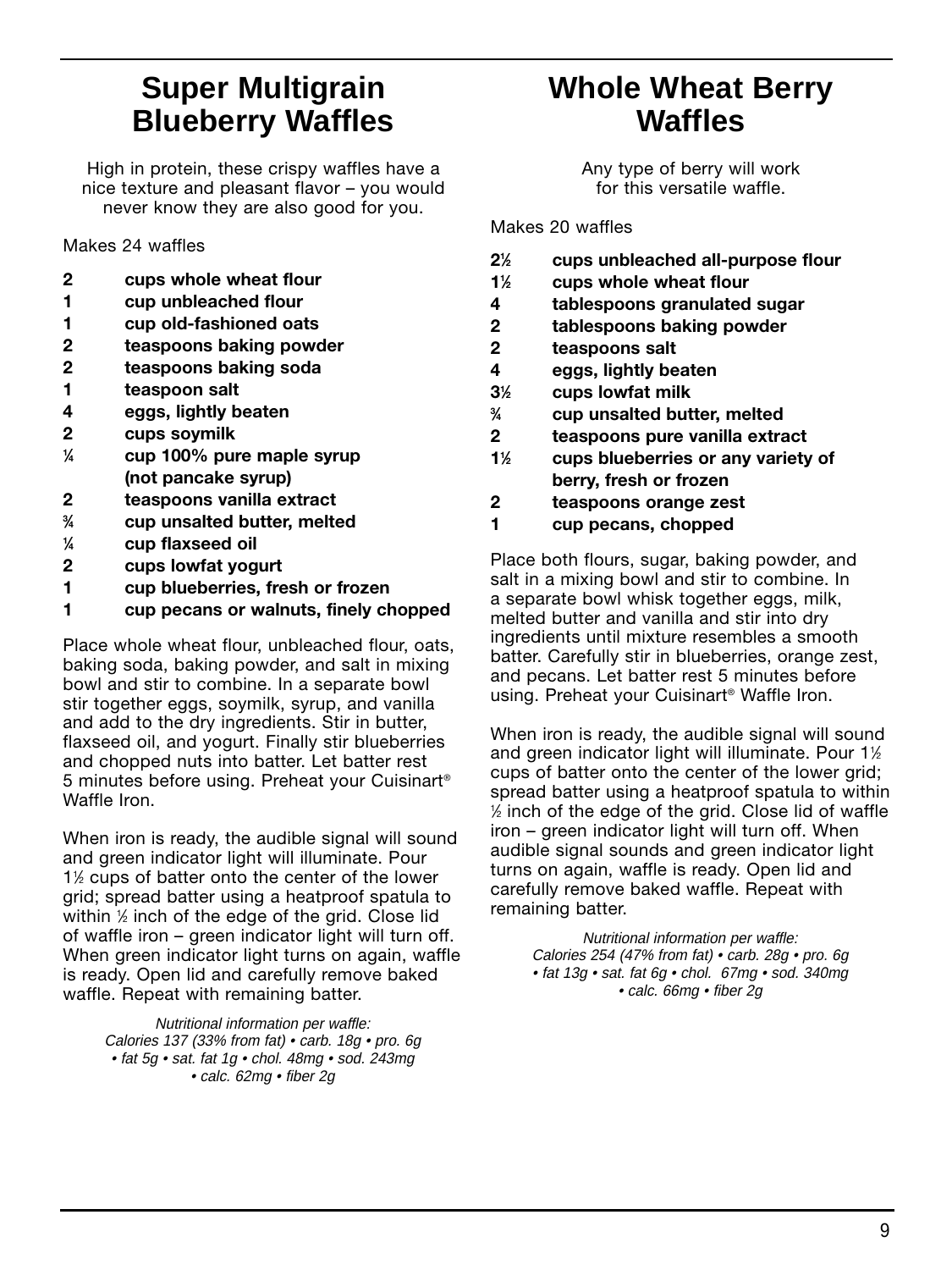#### **Sweet Biscuit Waffles**

A variation of a centuries-old classic waffle from Belgium.

Makes 20 waffles

- **4–5 ounces sweet biscuits, such as arrowroot cookies**
- **3 cups lowfat milk**
- **1 ⁄2 cup unsalted butter**
- **4 cups unbleached, all-purpose flour**
- **1 tablespoon baking powder**
- **1 teaspoon baking soda**
- **1 ⁄4 cup granulated sugar**
- **1 ⁄2 teaspoon salt**
- **3 large eggs, separated**

Place biscuits in a large mixing bowl. Place milk and butter in a small saucepan over medium low and heat until butter is melted. Pour warm milk and butter over biscuits and stir until they are dissolved, about 1 minute. To the milk mixture, whisk in flour, baking powder, baking soda, sugar, salt, and egg yolks until mixture resembles a smooth batter. Preheat your Cuisinart® Waffle Iron.

Whip egg whites to firm, but not dry, peaks using an electric mixer. Carefully fold whites into batter in two additions, using a large rubber spatula, until the whites and batter are completely incorporated.

When iron is ready, the audible signal will sound and green indicator light will illuminate. Pour 1<sup>1/2</sup> cups batter onto the center of the lower grid; spread batter using a heatproof spatula to within 1 ⁄2 inch of the edge of the grid. Close lid of waffle iron – green indicator light will turn off. When audible signal sounds and green indicator light turns on again, waffle is ready. Open lid and carefully remove baked waffle. Repeat with remaining batter.

> Nutritional information per waffle: Calories 194 (30% from fat) • carb. 28g • pro. 5g • fat 2g • sat. fat 4g • chol. 47mg • sod. 224mg • calc. 810mg • fiber 1g

#### **Chocolate Chip Graham Cracker Waffles**

A sweet treat for breakfast, or top with vanilla ice cream for a comfort food dessert.

Makes 24 waffles

- **1 ⁄4 cup packed brown sugar**
- **22 ⁄3 cups all-purpose flour**
- **11 ⁄3 cups graham cracker crumbs**
- **1 ⁄4 cup granulated sugar**
- **2 tablespoons baking powder**
- **1 ⁄2 teaspoon baking soda**
- **1 teaspoon cinnamon**
- **1 teaspoon salt**
- **31 ⁄2 cups lowfat milk**
- **4 large eggs, separated**
- **3 ⁄4 cup unsalted butter, melted and cooled slightly**
- **1 teaspoon pure vanilla extract**
- **11 ⁄3 cups mini chocolate morsels**
- **2 ⁄3 cup finely chopped nuts (walnuts, pecans, almonds or hazelnuts)**

Crumble brown sugar into a large mixing bowl. Add flour, graham cracker crumbs, sugar, baking powder, baking soda, cinnamon and salt. Stir and reserve. Combine milk and egg yolks, stir until smooth. Stir in melted butter and vanilla; reserve. Whip egg whites until stiff peaks form. Add milk mixture to dry mixture and stir until smooth. Fold in chocolate morsels and nuts. Stir 1 ⁄3 of the whipped egg whites gently into the batter to lighten. Fold in remaining egg whites gently, taking care not to deflate. Let batter rest 5 minutes before using. Preheat your Cuisinart® Waffle Iron.

When iron is ready, the audible signal will sound and green indicator light will illuminate. Pour 1½ cups batter onto the center of the lower grid; spread batter using a heatproof spatula to within 1 ⁄2 inch of the edge of the grid. When audible signal sounds and green indicator light turns on again, waffle is ready. Repeat with remaining batter.

Nutritional information per waffle: Calories 269 (48% from fat) • carb. 30g • pro. 5g • fat 14g • sat. fat 3g • chol. 46mg • sod. 281mg • calc. 63mg • fiber 2g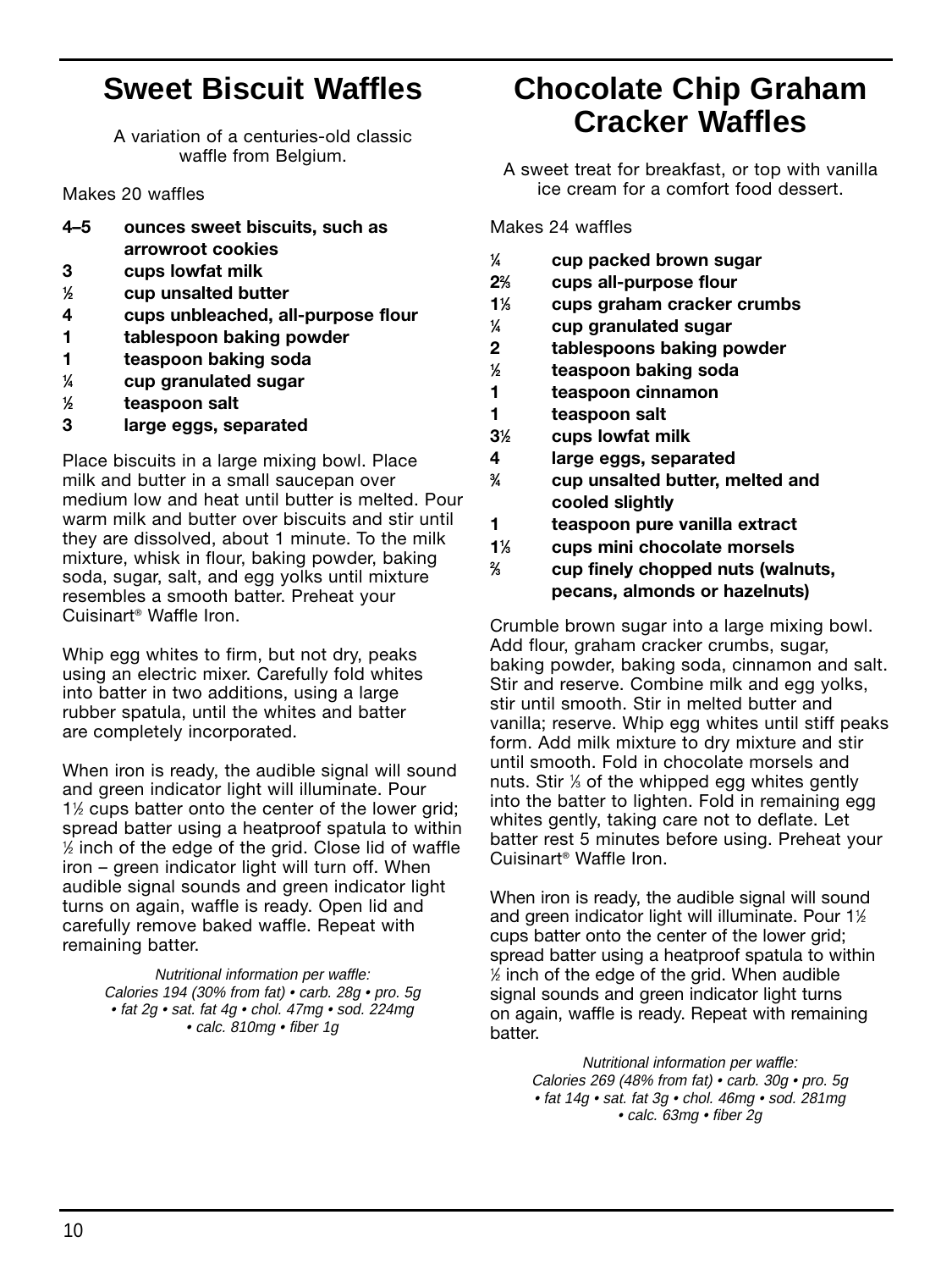#### **Savory Cheddar Chive Cornmeal Waffles**

These crispy, savory waffles are good to serve with soups or your favorite chili in place of corn muffins. You may also try them with scrambled eggs and bacon for brunch or supper.

Makes 20 waffles

- **21 ⁄2 cups all-purpose flour**
- **2 cups cornmeal (yellow or white)**
- **2 tablespoons granulated sugar**
- **2 tablespoons baking powder**
- **1 teaspoon baking soda**
- **1 ⁄2 teaspoon salt**
- **6 ounces shredded sharp Cheddar cheese (about 11 ⁄2 cup)**
- **4 tablespoons chopped fresh chives**
- **31 ⁄2 cups lowfat milk**
- **3 ⁄4 cup vegetable oil**
- **4 large eggs**
- **6–10 dashes hot sauce, such as \*Tabasco®**

Place flour, cornmeal, sugar, baking powder, baking soda, and salt in a large mixing bowl; stir to combine. Add shredded Cheddar and chopped chives; stir. Place the milk, oil, eggs, and hot sauce a separate bowl; stir with a whisk to blend. Add to the dry ingredients and stir until smooth. Let batter rest 5 minutes before using. Preheat your Cuisinart® Waffle Iron.

When iron is ready, the audible signal will sound and green indicator light will illuminate. Pour 1<sup>1/2</sup> cups batter onto the center of the lower grid; spread batter using a heatproof spatula to within  $\%$  inch of the edge of the grid. Close lid of waffle iron – green indicator light will turn off. When audible signal sounds and green indicator light turns on again, waffle is ready. Open lid and carefully remove baked waffle. Repeat with remaining batter.

> Nutritional information per waffle: Calories 239 (45% from fat) • carb. 25g • pro. 8g • fat 12g • sat. fat 2g • chol. 50mg • sod. 262mg • calc. 121mg • fiber 1g

\*Tabasco is a registered trademark owned by Mcllhenny Co.

#### **WARRANTY Limited Three-Year Warranty**

This warranty is available to consumers only. You are a consumer if you own a Cuisinart® 4-Slice Belgian Waffle Iron which was purchased at retail for personal, family or household use. Except as otherwise required under applicable law, this warranty is not available to retailers or other commercial purchasers or owners.

We warrant that your Cuisinart® 4-Slice Belgian Waffle Iron will be free of defects in materials and workmanship under normal home use for 3 years from the date of original purchase.

We suggest you complete and return the enclosed product registration card promptly to facilitate verification of the date of original purchase. However, return of the product registration card does not eliminate the need for the consumer to maintain the original proof of purchase in order to obtain the warranty benefits. In the event that you do not have proof of purchase date, the purchase date for purposes of this warranty will be the date of manufacture.

If your Cuisinart® 4-Slice Belgian Waffle Iron should prove to be defective within the warranty period, we will repair or, if we think necessary, replace it. To obtain warranty service, please call our Customer Service Center toll-free at 1-800-726-0190 or write to: Cuisinart, 150 Milford Road, East Windsor, NJ 08520.

To facilitate the speed and accuracy of your return, enclose \$10.00 for shipping and handling. (California residents need only supply a proof of purchase and should call 1-800-726-0190 for shipping instructions.) Please be sure to include your return address, description of the product's defect, product serial number, and any other information pertinent to the return. Please pay by check or money order.

**NOTE:** For added protection and secure handling of any Cuisinart® product that is being returned, we recommend you use a traceable, insured delivery service. Cuisinart cannot be held responsible for in-transit damage or for packages that are not delivered to us. Lost and/or damaged products are not covered under warranty.

Your Cuisinart® 4-Slice Belgian Waffle Iron has been manufactured to the strictest specifications and has been designed for use only with authorized accessories and replacement parts. This warranty expressly excludes any defects or damages caused by accessories, replacement parts or repair service other than those authorized by Cuisinart.

This warranty does not cover any damage caused by accident, misuse, shipment or other than ordinary household use.

This warranty excludes all incidental or consequential damages. Some states do not allow the exclusion or limitation of these damages, so they may not apply to you.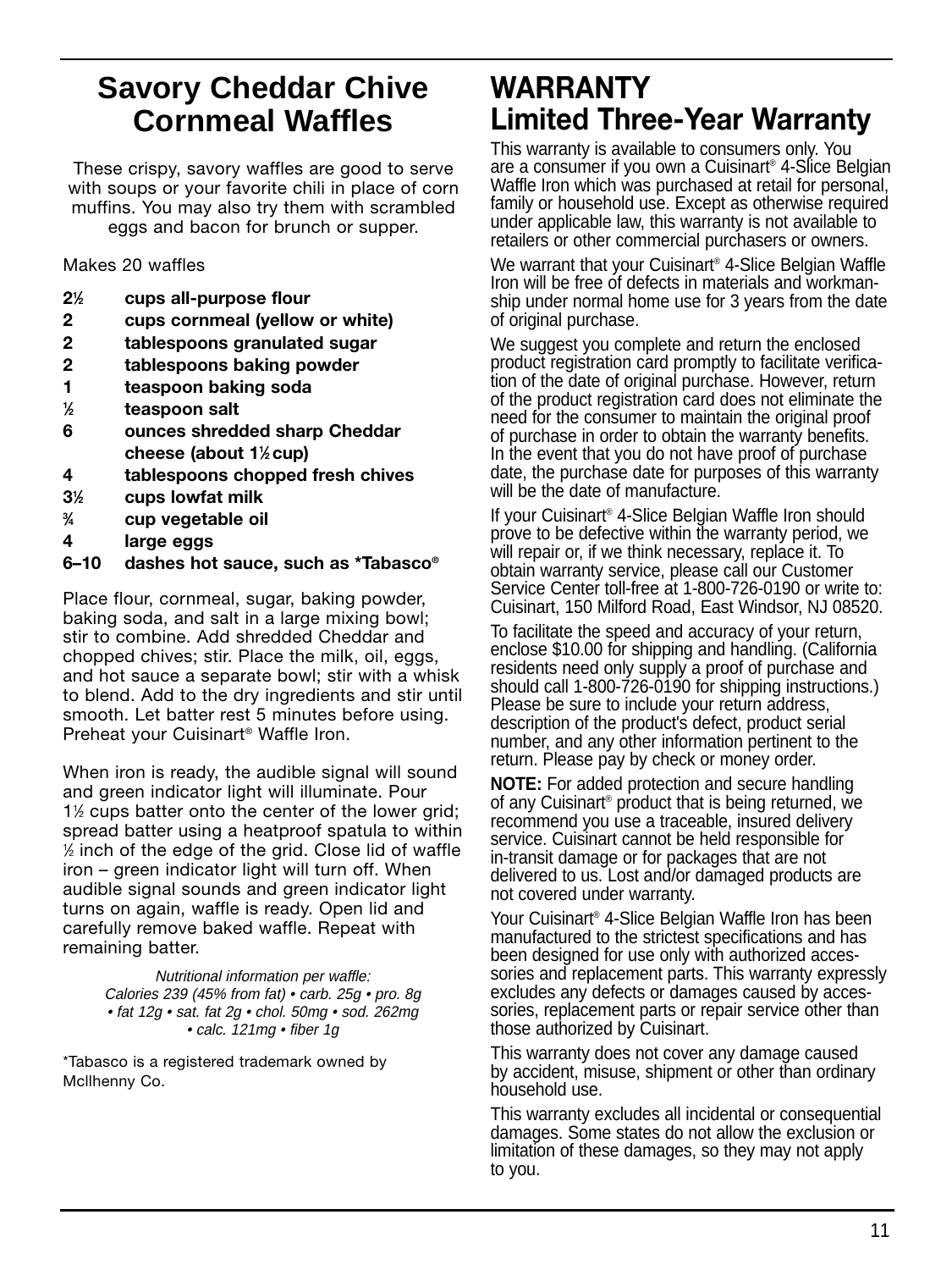











Coffeemakers Food

Processors

Cuisinart offers an extensive assortment of top quality products to make life in the kitchen easier than ever. Try some of our other countertop appliances and cookware, and Savor the Good Life®.

#### **www.cuisinart.com**

©2005 Cuisinart Cuisinart® is a registered trademark of Cuisinart

150 Milford Road East Windsor, NJ 08520 Printed in China

04CU13513